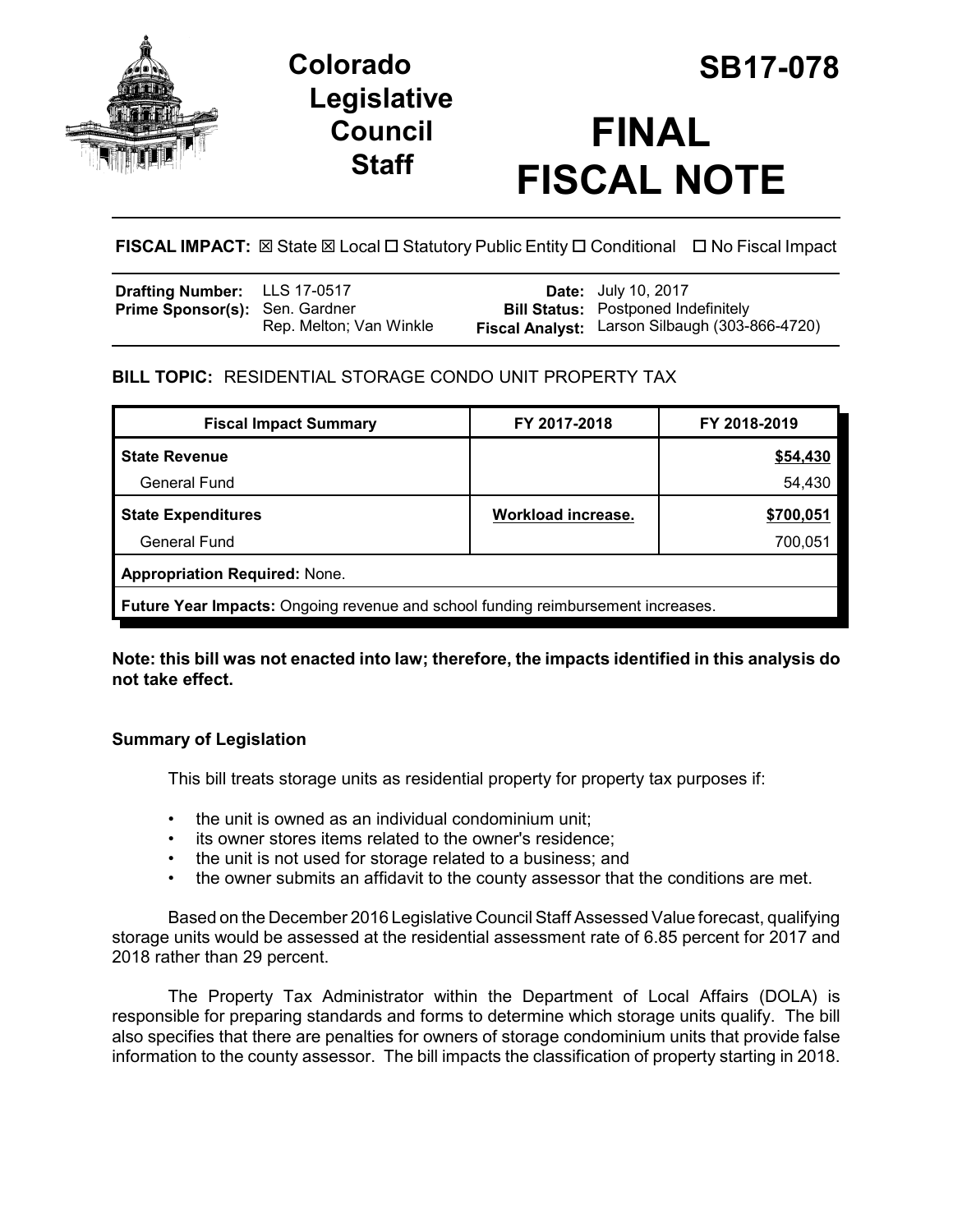July 10, 2017

#### **Background**

*Assessed values.* This bill will reclassify some self-storage condominium units from industrial or commercial property to residential property. Based on property tax data from DOLA and property tax records from Arapahoe, Denver, Douglas, Jefferson, and Weld counties, about 1.5 percent of the value of industrial condominiums and storage and warehouse property may be reclassified as residential property.

There is self-storage property in each county in the state, however the bill only estimates the impact for 10 counties. There is a potential impact in other counties, however the impact is not quantified because self-storage condominium units are not prevalent in rural areas of the state.

*Assessment rates.* Property taxation is based on the assessed value of land, improvements, and certain personal property. Under Colorado law, nonresidential property is assessed at 29 percent of its actual value. Based on the December 2016 Legislative Council Staff forecast, the residential assessment rate will be 6.85 percent for tax years 2017 and 2018. Reclassification reduces property tax liability by 76.4 percent for an affected property at the forecast residential assessment rate.

#### **Local Government Impact**

Reclassifying eligible storage condominium units as residential property will reduce property tax revenue by an estimated \$2,612,451 in FY 2018-19 and future years, of which \$700,051 is local funding for K-12 education under the school finance act.

Table 1 shows the assessed value of condominium units that may qualify as residential property under the bill.

| Table 1. Change in Assessed Values under SB 17-078 |                                              |                                              |                   |  |  |
|----------------------------------------------------|----------------------------------------------|----------------------------------------------|-------------------|--|--|
| County                                             | <b>Assessed Value</b><br>(Current Law - 29%) | <b>Assessed Value</b><br>(SB 17-078 - 6.85%) | <b>Difference</b> |  |  |
| Adams                                              | \$10,369,189                                 | \$2,449,274                                  | (\$7,919,915)     |  |  |
| Arapahoe                                           | \$5,898,945                                  | \$1,393,371                                  | (\$4,505,573)     |  |  |
| <b>Boulder</b>                                     | \$3,127,069                                  | \$738,635                                    | (\$2,388,433)     |  |  |
| <b>Broomfield</b>                                  | \$876,601                                    | \$207,059                                    | (\$669,541)       |  |  |
| Denver                                             | \$1,827,615                                  | \$431,695                                    | (\$1,395,920)     |  |  |
| Douglas                                            | \$2,537,242                                  | \$599,314                                    | (\$1,937,928)     |  |  |
| El Paso                                            | \$1,965,853                                  | \$464,348                                    | (\$1,501,505)     |  |  |
| Jefferson                                          | \$7,697,544                                  | \$1,818,213                                  | (\$5,879,331)     |  |  |
| Mesa                                               | \$706,486                                    | \$166,877                                    | ( \$539, 609)     |  |  |
| Weld                                               | \$1,892,379                                  | \$446,993                                    | (\$1,445,386)     |  |  |
| Total                                              | \$36,898,923                                 | \$8,715,780                                  | (\$28,183,143)    |  |  |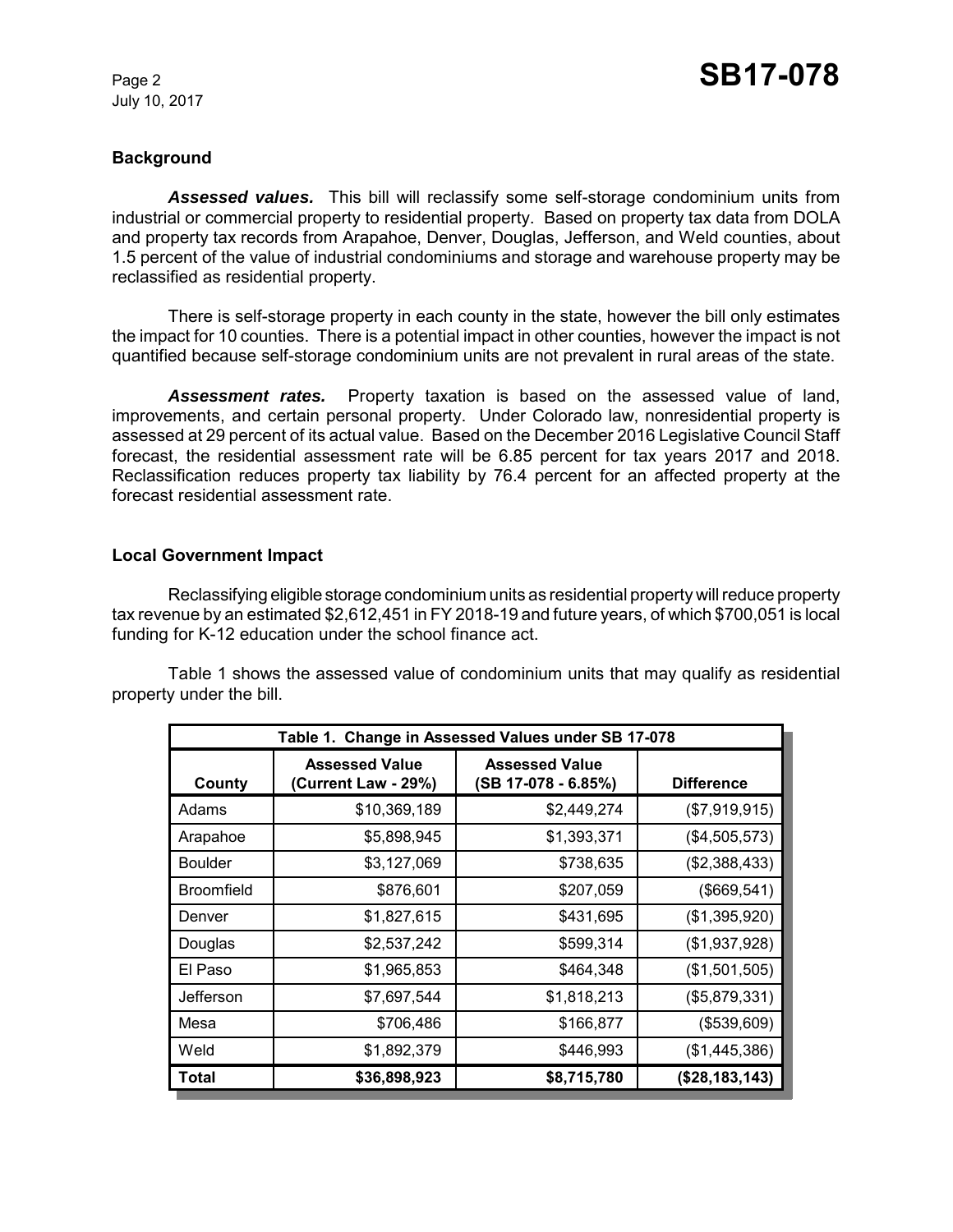July 10, 2017

*Local government revenue.* Table 2 shows the property tax impact based on the changes in assessed value and average 2016 mills for each county. However, these mills may change depending on the local budgeting decisions within each taxing jurisdiction. Some jurisdictions are allowed to float mill rates to collect a certain amount of property tax revenue, such as the case when voters have approved a mill levy to repay debt or collect a certain dollar amount of override revenue.

| Table 2: Change in Property Tax Revenue, assuming 2016 Mills |               |  |  |  |
|--------------------------------------------------------------|---------------|--|--|--|
| Local School Program Mill Levy                               | $(\$700,051)$ |  |  |  |
| <b>Other Local Government Revenue</b>                        | (\$1,912,400) |  |  |  |
| <b>Total Change in Property Tax Revenue</b>                  | (\$2,612,451) |  |  |  |

To the extent that the reclassification contained in this bill spurs investment in residential storage condominium properties that would not have otherwise occurred, local governments may receive additional property tax revenue that partially offsets the losses described above.

*County assessors.* Starting with property tax year 2017, costs and workload will increase for affected county assessors to conduct staff training and adjust software and other procedures to implement the bill. Specifically, assessor workload will increase to process annual affidavits, inspect residential storage condominium units as warranted, and make adjustments to property tax records. In addition, software would need to be updated to include a residential classification code for residential storage condominium units.

#### **State Revenue**

The bill increases state General Fund revenue from income tax, starting in FY 2018-19. This increase is estimated at \$54,430 in FY 2018-19, with ongoing impacts in future fiscal years.

Many owners of condominium storage units currently realize income tax savings by deducting property taxes paid from federal taxable income. The reduction in property taxes from this bill reduces the deduction owners will be allowed to take, increasing their Colorado income tax liability. An estimated 90 percent of aggregate property tax liability for these units is currently deducted from the taxable income of owners. The revenue impact is calculated by applying the state's 4.63 percent income tax rate to the reduced property tax liability. The FY 2018-19 revenue impact is based on a half-year property tax impact to account for accrual accounting of the income tax.

#### **State Expenditures**

Starting in FY 2018-19, the bill potentially increases state expenditures for school finance, as described below. In addition, the bill results in one-time workload for DOLA in FY 2017-18.

**School finance impact.** Based on average school operating mill levies in affected counties, the reduction in property taxes available for school finance may require additional state aid of \$700,051 in FY 2018-19, with ongoing impacts in future fiscal years. In property tax year 2018, for example, the bill reduces assessed values of properties in 10 counties by a total of \$28.2 million. If the negative factor remains unchanged, state aid will increase to offset the property tax loss.